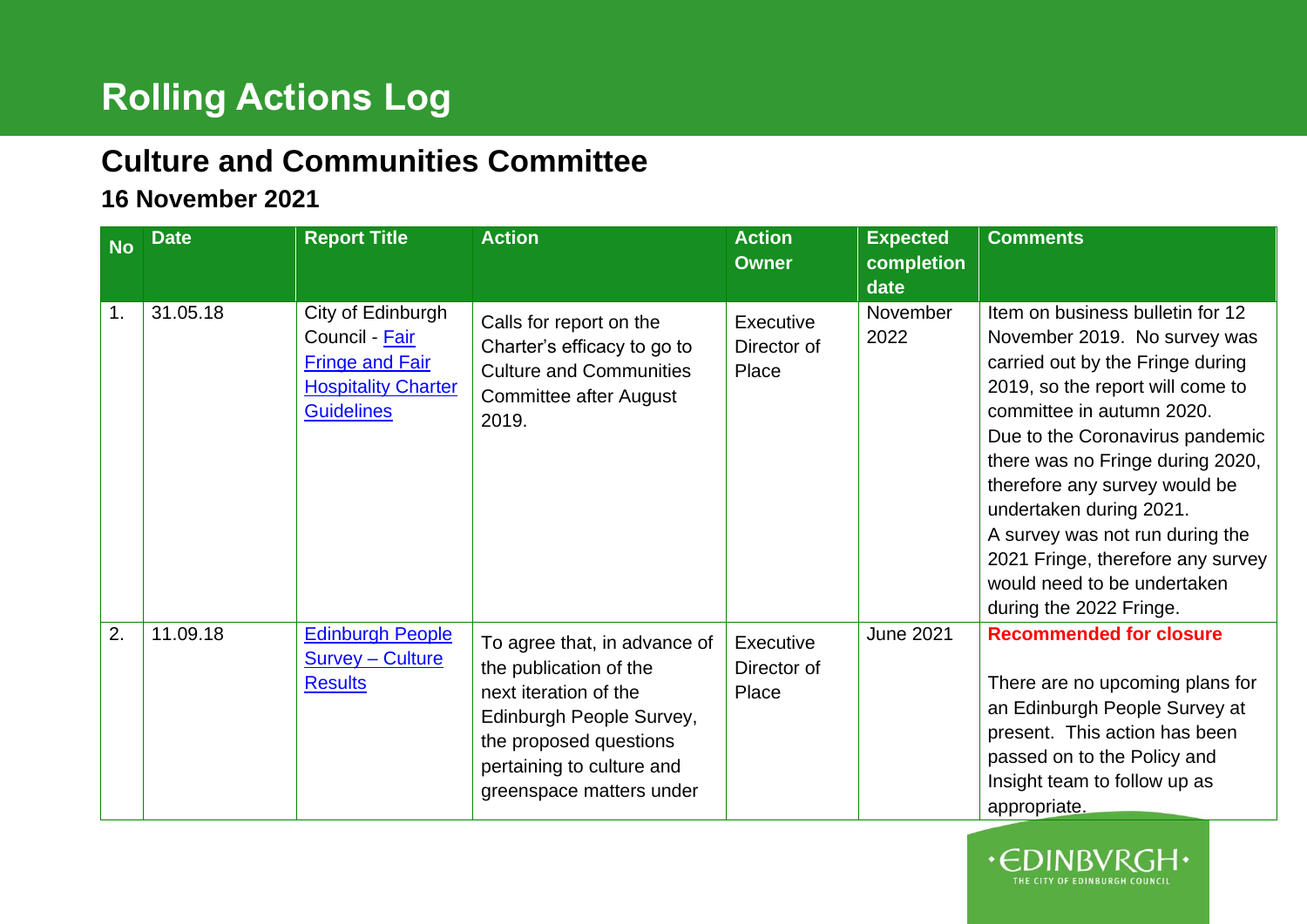| <b>No</b> | <b>Date</b> | <b>Report Title</b>                                                                                                                                            | <b>Action</b>                                                                                                                                                                                                                                                                                                                                                                         | <b>Action</b><br><b>Owner</b>     | <b>Expected</b><br>completion<br>date | <b>Comments</b>                                                                                                                                                                        |
|-----------|-------------|----------------------------------------------------------------------------------------------------------------------------------------------------------------|---------------------------------------------------------------------------------------------------------------------------------------------------------------------------------------------------------------------------------------------------------------------------------------------------------------------------------------------------------------------------------------|-----------------------------------|---------------------------------------|----------------------------------------------------------------------------------------------------------------------------------------------------------------------------------------|
|           |             |                                                                                                                                                                | the remit of this Committee<br>would be presented to<br>Committee for review.                                                                                                                                                                                                                                                                                                         |                                   |                                       |                                                                                                                                                                                        |
| 3.        | 13.11.18    | <b>King's Theatre</b><br><b>Capital</b><br>Redevelopment<br><b>Update Report</b>                                                                               | An annual update report<br>would be provided to<br>members.                                                                                                                                                                                                                                                                                                                           | Executive<br>Director of<br>Place | February<br>2022                      | An item will be provided for the<br>1 February 2022 Business<br><b>Bulletin.</b>                                                                                                       |
| 4.        | 18.06.19    | <b>Citywide Culture</b><br><b>Plan Update</b><br>2018/19                                                                                                       | To note that a Culture Plan<br>review update report would<br>be presented in June 2020                                                                                                                                                                                                                                                                                                | Executive<br>Director of<br>Place | February<br>2022                      |                                                                                                                                                                                        |
| 5.        | 06.11.12    | The Future<br>Management and<br>Ownership of<br>Easter<br>Craiglockhart Hill<br><b>Local Nature</b><br>Reserve (LNR) -<br>motion by<br><b>Councillor Burns</b> | To provide information on<br>the possibility of community<br>ownership and management<br>of the woodland and open<br>space in the area in the<br>longer term and how this<br>might be achieved, with<br>ownership transferring to the<br>Council as an interim<br>measure, with a view to the<br>eventual transfer of<br>ownership and<br>management, to a<br>community organisation. | Executive<br>Director of<br>Place | February<br>2022                      | Transferred to the Culture and<br>Communities Committee from the<br><b>Policy and Sustainability</b><br>Committee.<br>Update was included in Business<br>bulletin on 12 November 2019. |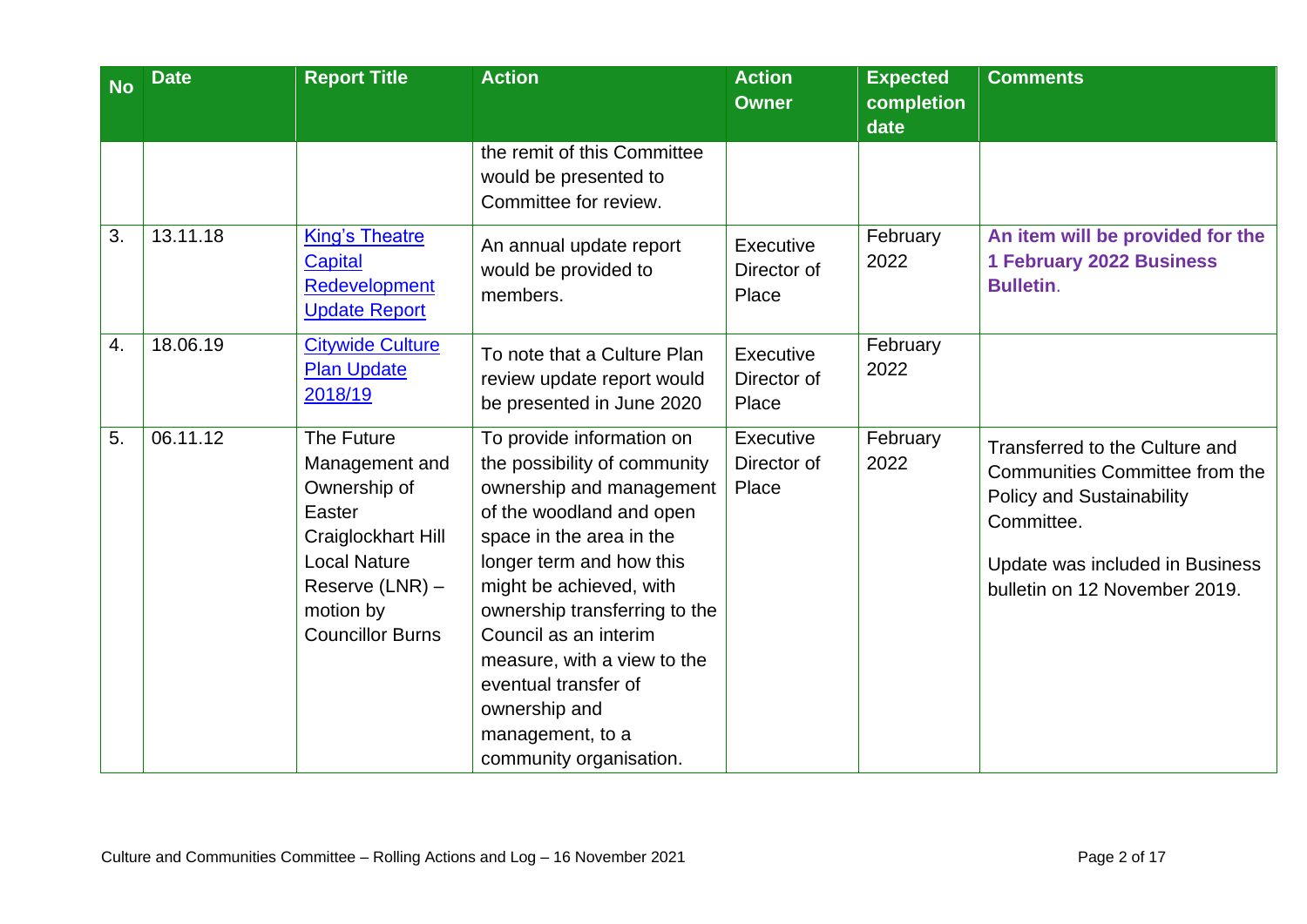| <b>No</b> | <b>Date</b> | <b>Report Title</b>                                                                                                   | <b>Action</b>                                                                                                                                                                                                                                              | <b>Action</b><br><b>Owner</b>                                                                   | <b>Expected</b><br>completion<br>date | <b>Comments</b>                                                                                                                                                                                                                                                                                                                                                                                                  |
|-----------|-------------|-----------------------------------------------------------------------------------------------------------------------|------------------------------------------------------------------------------------------------------------------------------------------------------------------------------------------------------------------------------------------------------------|-------------------------------------------------------------------------------------------------|---------------------------------------|------------------------------------------------------------------------------------------------------------------------------------------------------------------------------------------------------------------------------------------------------------------------------------------------------------------------------------------------------------------------------------------------------------------|
| 6.        | 12.12.17    | <b>Open Library</b>                                                                                                   | That an update report be<br>submitted to Committee in<br>six months.                                                                                                                                                                                       | Interim<br>Executive<br>Director of<br>Education<br>and<br>Children's<br><b>Services</b>        | March 2020                            | <b>Education, Children and Families</b><br>(EC&F) Committee on 8 October<br>2019 agreed to transfer this<br>outstanding action to Culture and<br><b>Communities Committee.</b><br>Update - 16 November 2021<br>The Future Libraries proposals<br>developed in December 2020 for<br>CLT refer to the Open Library<br>concept as being part of the new<br>20-minute neighbourhood library/<br>hubs.                |
| 7.        | 11.12.18    | <b>Petition for</b><br><b>Consideration -</b><br><b>Edinburgh</b><br><b>Central Library vs</b><br><b>Virgin Hotel</b> | 1) Require a detailed report<br>on Edinburgh Central<br>Library as a flagship<br>cultural project of<br>national/international<br>significance<br>commensurate with<br>existing professional<br>advice to the Council<br>and the Council's own<br>reports. | Interim<br><b>Executive</b><br>Director of<br>Education<br>and<br>Children's<br><b>Services</b> | November<br>2019                      | <b>EC&amp;F Committee on 8 October</b><br>2019 agreed to transfer this<br>outstanding action to Culture and<br><b>Communities Committee.</b><br><b>Central Library Future</b><br>Development report tabled at<br><b>Culture and Communities</b><br>Committee 12th November 2019.<br>Committee approved setting up a<br>project team 'to explore the<br>viability of developing an<br>imaginative, accessible and |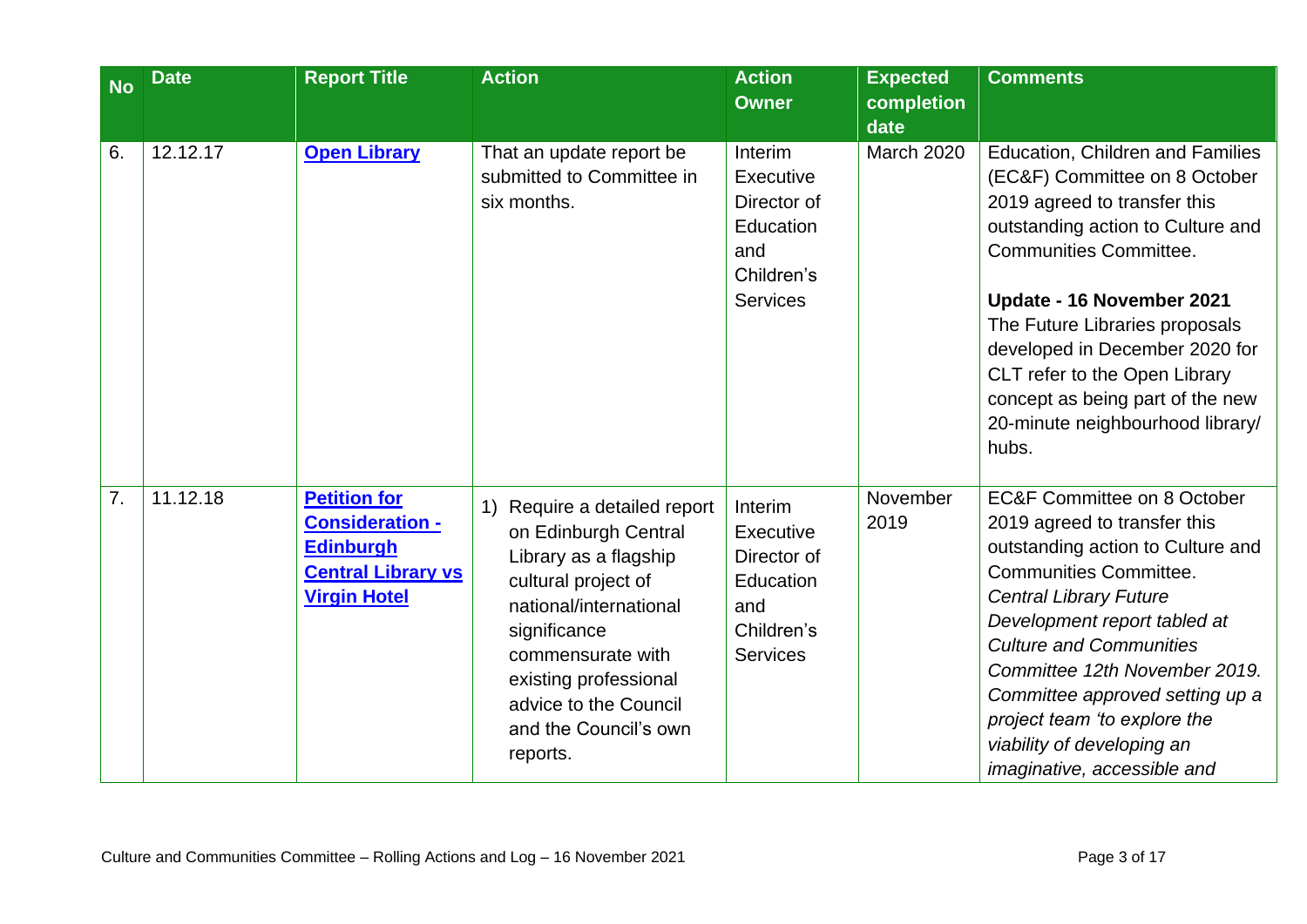| <b>No</b> | <b>Date</b> | <b>Report Title</b>                                                                                                                                            | <b>Action</b>                                                                                                                                                                                                                                                                                                                             | <b>Action</b><br><b>Owner</b>     | <b>Expected</b><br>completion | <b>Comments</b>                                                                                                                                                                                                                                                                                                                                                                   |
|-----------|-------------|----------------------------------------------------------------------------------------------------------------------------------------------------------------|-------------------------------------------------------------------------------------------------------------------------------------------------------------------------------------------------------------------------------------------------------------------------------------------------------------------------------------------|-----------------------------------|-------------------------------|-----------------------------------------------------------------------------------------------------------------------------------------------------------------------------------------------------------------------------------------------------------------------------------------------------------------------------------------------------------------------------------|
|           |             |                                                                                                                                                                |                                                                                                                                                                                                                                                                                                                                           |                                   | date                          |                                                                                                                                                                                                                                                                                                                                                                                   |
|           |             |                                                                                                                                                                | 2) To request that the<br>annual report on the<br>Lifelong Learning Plan<br>scheduled for October<br>2019, includes within it,<br>options for the Central<br>Library, drawing on past<br>and current studies and<br>feasibility exercises and<br>a clear vision for its role<br>in the city's cultural<br>landscape.                      |                                   |                               | engaging future vision for the<br>city's Central Library'.<br>Update -16 November 2021<br>Was dealt with by Committee<br>approved setting up a project<br>team 'to explore the viability of<br>developing an imaginative,<br>accessible and engaging future<br>vision for the city's Central<br>Library'. As a result of Covid the<br>work of that project team was<br>suspended. |
| 8.        | 10-09-19    | <b>City Centre</b><br><b>Hostile Vehicle</b><br><b>Mitigation</b><br><b>Measures Update</b><br><b>Report</b> - report by<br>the Executive<br>Director of Place | 1) To note that a further<br>update report will be<br>prepared following return<br>to normal working<br>conditions to outline the<br>findings from the working<br>group and to provide<br>details of the anticipated<br>cost and how it will be<br>funded.<br>2) To agree that the<br><b>Convener and Vice</b><br>Convener would write to | Executive<br>Director of<br>Place | April 2022                    |                                                                                                                                                                                                                                                                                                                                                                                   |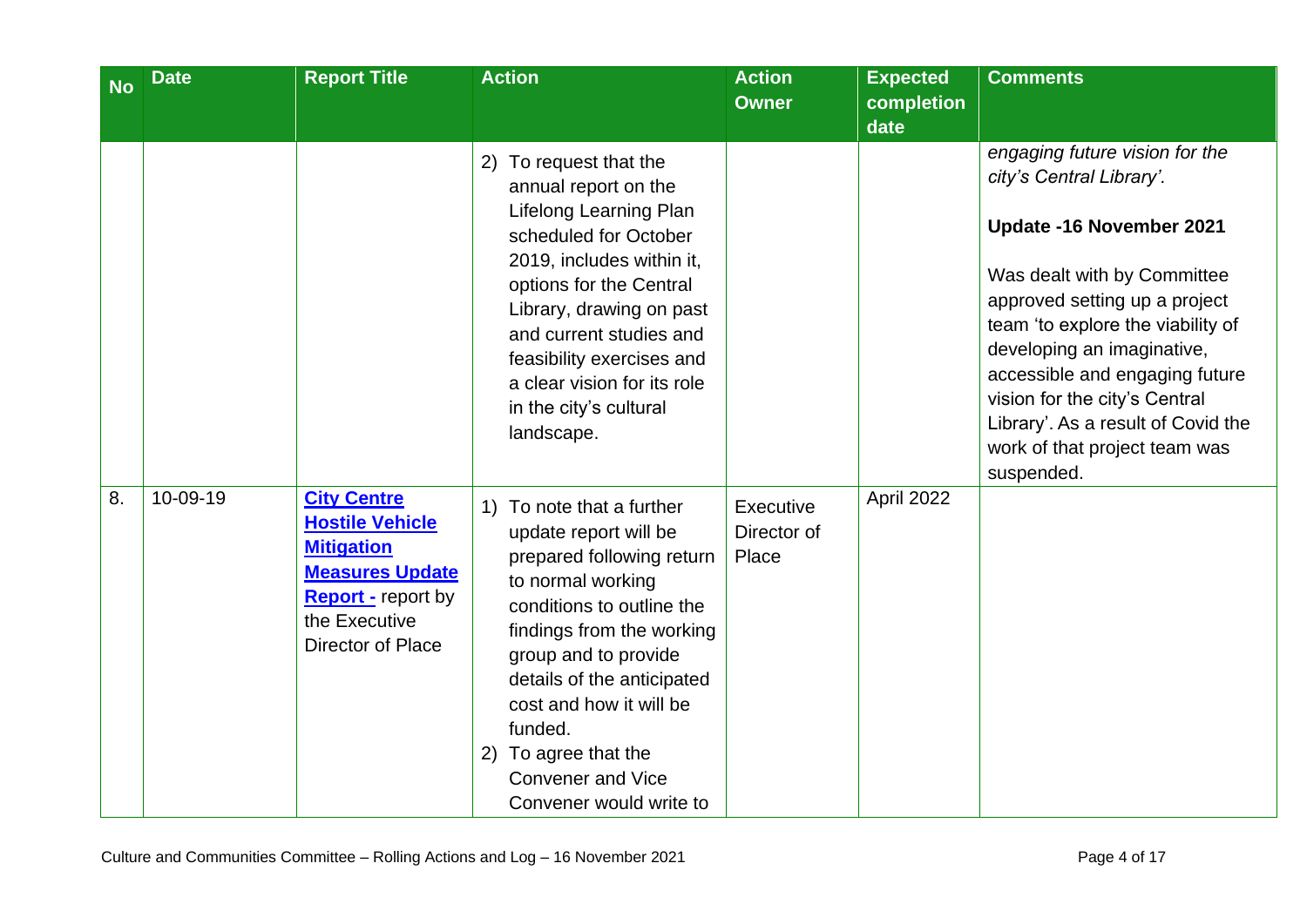| <b>No</b> | <b>Date</b> | <b>Report Title</b> | <b>Action</b>                 | <b>Action</b> | <b>Expected</b> | <b>Comments</b> |
|-----------|-------------|---------------------|-------------------------------|---------------|-----------------|-----------------|
|           |             |                     |                               | <b>Owner</b>  | completion      |                 |
|           |             |                     |                               |               | date            |                 |
|           |             |                     | the Cabinet Secretary for     |               |                 |                 |
|           |             |                     | Finance, Kate Forbes          |               |                 |                 |
|           |             |                     | MSP, at Holyrood, the         |               |                 |                 |
|           |             |                     | Chief Secretary to the        |               |                 |                 |
|           |             |                     | Treasury, Stephen             |               |                 |                 |
|           |             |                     | Barclay MP and                |               |                 |                 |
|           |             |                     | Baroness Williams, at         |               |                 |                 |
|           |             |                     | the Home Office in            |               |                 |                 |
|           |             |                     | Westminster, requesting       |               |                 |                 |
|           |             |                     | financial support to          |               |                 |                 |
|           |             |                     | specifically assist the       |               |                 |                 |
|           |             |                     | Council with the costs of     |               |                 |                 |
|           |             |                     | <b>Hostile Vehicle</b>        |               |                 |                 |
|           |             |                     | Mitigation, and explain       |               |                 |                 |
|           |             |                     | Edinburgh's unique            |               |                 |                 |
|           |             |                     | position and reasons for      |               |                 |                 |
|           |             |                     | requiring Hostile Vehicle     |               |                 |                 |
|           |             |                     | Mitigation.                   |               |                 |                 |
|           |             |                     |                               |               |                 |                 |
|           |             |                     | 3) To agree to update         |               |                 |                 |
|           |             |                     | Committee on City             | Executive     |                 |                 |
|           |             |                     | <b>Centre Hostile Vehicle</b> | Director of   |                 |                 |
|           |             |                     | Mitigation (HVM), and         | Place         |                 |                 |
|           |             |                     | possibilities that HVM        |               |                 |                 |
|           |             |                     | assets which were             |               |                 |                 |
|           |             |                     | located in Edinburgh,         |               |                 |                 |
|           |             |                     | may need to be                |               |                 |                 |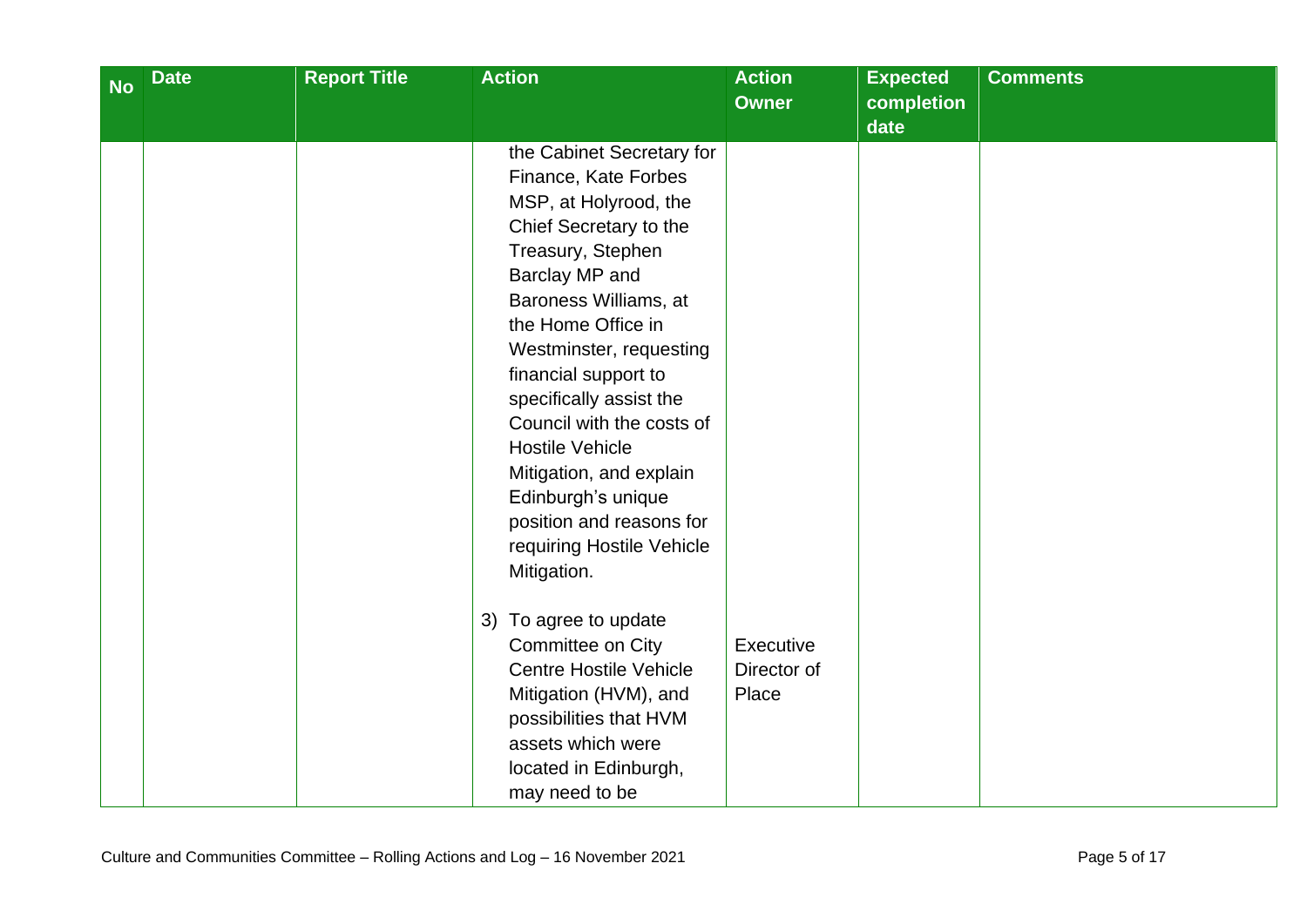| <b>No</b> | <b>Date</b> | <b>Report Title</b>                                                                                                                                                                                                                     | <b>Action</b>                                                                                                                                                                                                                                                                                                                                                       | <b>Action</b><br><b>Owner</b>                                                            | <b>Expected</b><br>completion | <b>Comments</b>                                                                                                                                                                                                                                                                                                                                                                                                                                      |
|-----------|-------------|-----------------------------------------------------------------------------------------------------------------------------------------------------------------------------------------------------------------------------------------|---------------------------------------------------------------------------------------------------------------------------------------------------------------------------------------------------------------------------------------------------------------------------------------------------------------------------------------------------------------------|------------------------------------------------------------------------------------------|-------------------------------|------------------------------------------------------------------------------------------------------------------------------------------------------------------------------------------------------------------------------------------------------------------------------------------------------------------------------------------------------------------------------------------------------------------------------------------------------|
| 9.        | 10-09-19    | <b>Transfer of</b><br><b>Management of</b><br><b>Secondary</b><br><b>School Sports</b><br><b>Facilities to</b><br><b>Edinburgh</b><br>Leisure - referral<br>report by the<br>Education,<br>Children and<br><b>Families</b><br>Committee | reallocated in line with<br>national policing<br>priorities.<br>Recommendations<br>$\left( \begin{matrix} 1 \end{matrix} \right)$<br>approved with the<br>proviso that the report<br>called for is brought back<br>in the first instance to the<br>Culture and<br>Communities<br>Committee.<br>To ask that the report<br>(2)<br>addressed:<br>Access to facilities, | Interim<br>Executive<br>Director of<br>Education<br>and<br>Children's<br><b>Services</b> | date<br>April 2022            | <u> Update – September 2021</u><br>Since 2016, the Council has<br>transferred the management of<br>community access to secondary<br>school sport facilities to<br>Edinburgh Leisure. As reported to<br><b>Culture and Communities</b><br>Committee on 15 June 2021, all<br>schools have transferred apart<br>from Leith Academy and Wester<br><b>Hailes Education Centre, Both</b><br>schools were scheduled to<br>transfer on 1 April 2020 but, due |
|           |             |                                                                                                                                                                                                                                         | recognising Edinburgh<br>Leisure's requirement to<br>balance the operational<br>costs with its core<br>purpose in making a<br>positive difference to<br>communities.<br>The barriers to access<br>including cost and                                                                                                                                                |                                                                                          |                               | to Covid-19, this was put on hold.<br>The report stated that the<br>transfers of the final two schools<br>was likely to take place later this<br>year but following further<br>discussion Edinburgh Leisure<br>have informed the Council that<br>their preferred transfer date is<br>now 1 April 2022. Council officers<br>will continue to work with<br>Edinburgh Leisure to complete                                                               |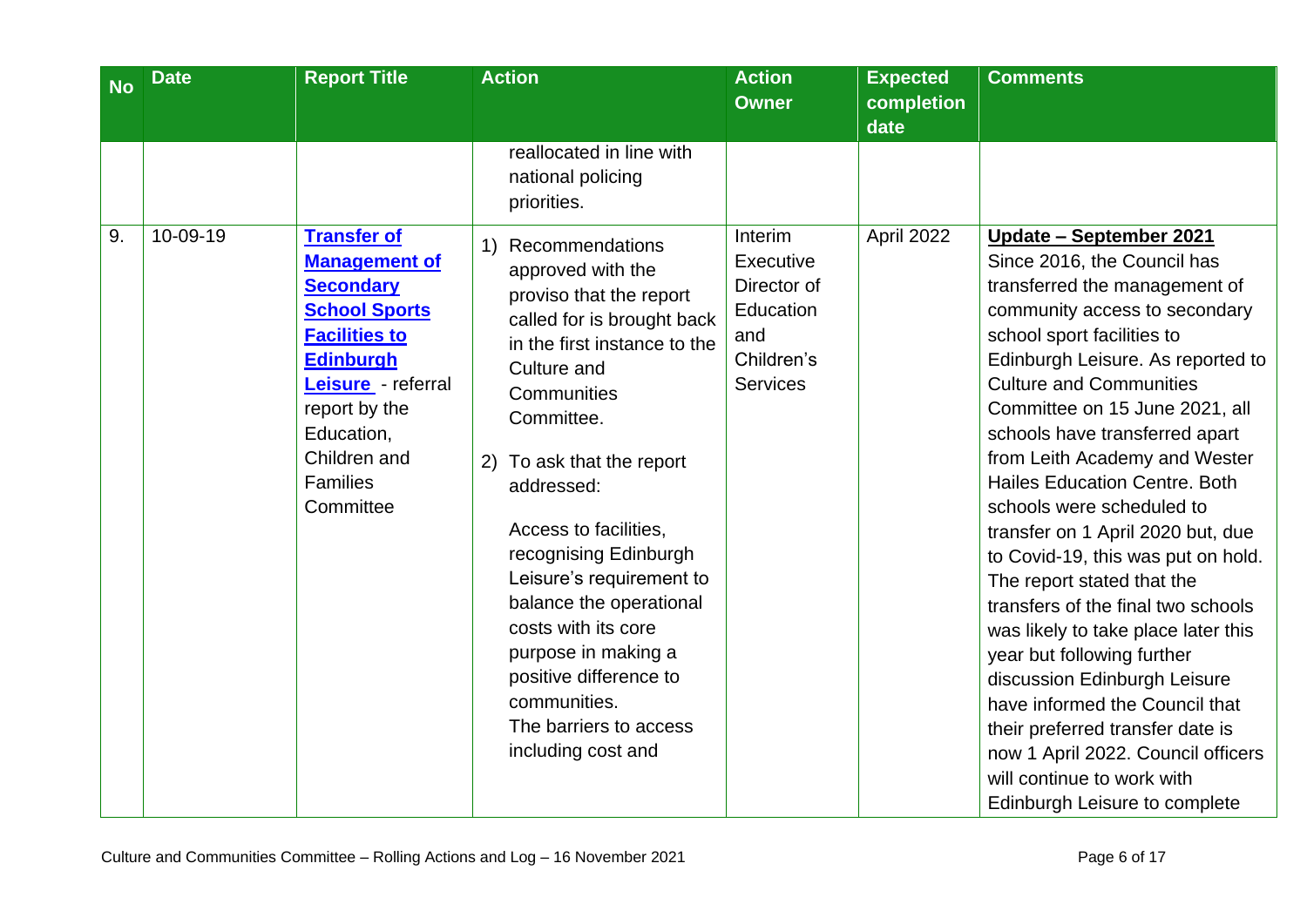| <b>No</b> | <b>Date</b> | <b>Report Title</b>     | <b>Action</b>                                     | <b>Action</b><br><b>Owner</b> | <b>Expected</b><br>completion | <b>Comments</b>                                                 |
|-----------|-------------|-------------------------|---------------------------------------------------|-------------------------------|-------------------------------|-----------------------------------------------------------------|
|           |             |                         |                                                   |                               | date                          |                                                                 |
|           |             |                         | physical access issues                            |                               |                               | the transfers as soon as possible                               |
|           |             |                         | related to transport.                             |                               |                               | and by 1 April 2022 at the latest.                              |
|           |             |                         | The impact on high                                |                               |                               |                                                                 |
|           |             |                         | performance sport and                             |                               |                               |                                                                 |
|           |             |                         | any change in the usage                           |                               |                               |                                                                 |
|           |             |                         | of facilities from these                          |                               |                               |                                                                 |
|           |             |                         | groups associated with                            |                               |                               |                                                                 |
|           |             |                         | the transfer of                                   |                               |                               |                                                                 |
|           |             |                         | management of                                     |                               |                               |                                                                 |
|           |             |                         | secondary school sports                           |                               |                               |                                                                 |
|           |             |                         | facilities to Edinburgh                           |                               |                               |                                                                 |
|           |             |                         | Leisure.                                          |                               |                               |                                                                 |
| 10        | 10-09-19    | <b>Appointments to</b>  | To review the membership                          | Executive                     | November                      | An update on the arrangements                                   |
|           |             | <b>Working Groups</b>   | of the Tourism and                                | Director of                   | 2021                          | for Tourism and Hospitality                                     |
|           |             | - report by the         | <b>Communities Working</b>                        | Corporate                     |                               | Sector recovery is being prepared                               |
|           |             | <b>Chief Executive</b>  | Group and report back to                          | <b>Services</b>               |                               | for Policy and Sustainability                                   |
|           |             |                         | the next meeting of the                           | (previously)                  |                               | Committee on 30 November                                        |
|           |             |                         | Committee.                                        | owned by                      |                               | 2021.                                                           |
|           |             |                         |                                                   | Chief                         |                               |                                                                 |
|           |             |                         |                                                   | Executive)                    |                               |                                                                 |
| 11        | 28.01.20    | <b>The Quaich</b>       | 1) To welcome the work                            | Executive                     | April 2022                    | An update on the business case                                  |
|           |             | <b>Outline Business</b> | carried out to date by the                        | Director of                   |                               | for this project will be brought<br>forward to Committee at the |
|           |             | <b>Case</b>             | Quaich Project and to<br>support the intention to | Place                         |                               | appropriate time.                                               |
|           |             |                         | improve West Princes                              |                               |                               |                                                                 |
|           |             |                         | <b>Street Gardens.</b>                            |                               |                               |                                                                 |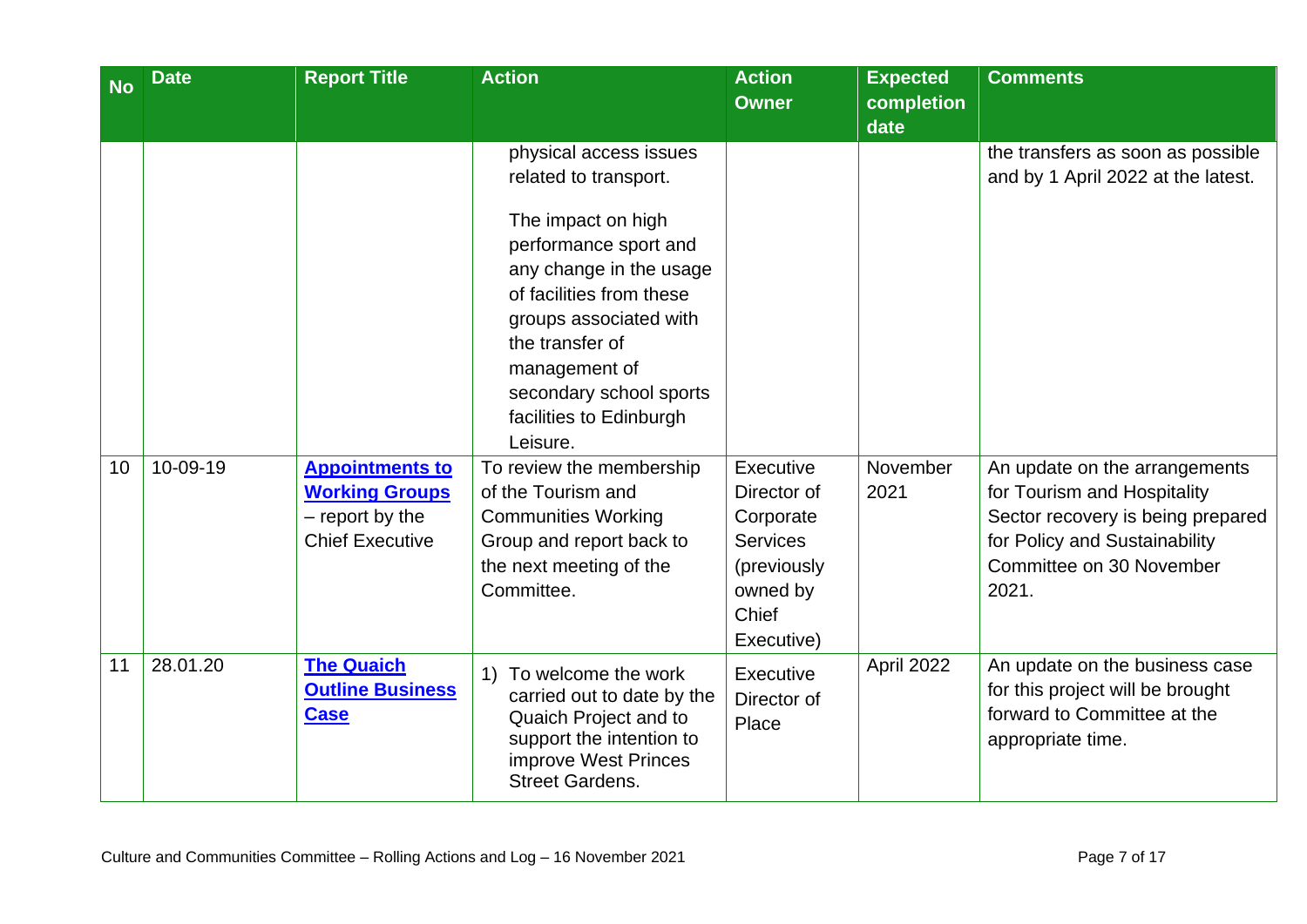| <b>No</b> | <b>Date</b> | <b>Report Title</b>                     | <b>Action</b>                                                                                                                                                                                                                                                                                                                                                                                                                                       | <b>Action</b><br><b>Owner</b> | <b>Expected</b><br>completion | <b>Comments</b>                                                                                                                                                                                                                                                                                 |
|-----------|-------------|-----------------------------------------|-----------------------------------------------------------------------------------------------------------------------------------------------------------------------------------------------------------------------------------------------------------------------------------------------------------------------------------------------------------------------------------------------------------------------------------------------------|-------------------------------|-------------------------------|-------------------------------------------------------------------------------------------------------------------------------------------------------------------------------------------------------------------------------------------------------------------------------------------------|
|           |             |                                         |                                                                                                                                                                                                                                                                                                                                                                                                                                                     |                               | date                          |                                                                                                                                                                                                                                                                                                 |
| 12        | 28.01.20    | Development of a<br><b>Public Space</b> | To request the Executive<br>2)<br>Director of Place to<br>provide a more detailed<br>report to Committee<br>within one cycle setting<br>out the assumptions in<br>the business case<br>presented.<br>3) To note that Councillor<br>Osler had declared she<br>would recuse herself<br>from the determination<br>on matters pertaining to<br>the planning application<br>for the Quaich Project.<br>1) To note the initial<br>findings of a review of | Executive<br>Director of      | September<br>2021             | <b>Recommended for closure</b>                                                                                                                                                                                                                                                                  |
|           |             | <b>Management Plan</b>                  | the Edinburgh Parks<br>Events Manifesto<br>(EPEM) and the Public<br>Spaces Protocol (PSP).<br>2) To note that it is<br>intended to use these<br>findings, alongside the<br>motions from Committee<br>and Council to develop a<br>single Public Space<br>Management Plan                                                                                                                                                                             | Place                         |                               | A stakeholder engagement page<br>for the Public Spaces<br>Management Plan is now live and<br>will remain so until 23 November<br>2020. The 'home page'<br>describes and links to 4<br>'challenges' that are hosted on<br>the collaborative engagement tool<br>Dialogue. The 4 'challenges' are: |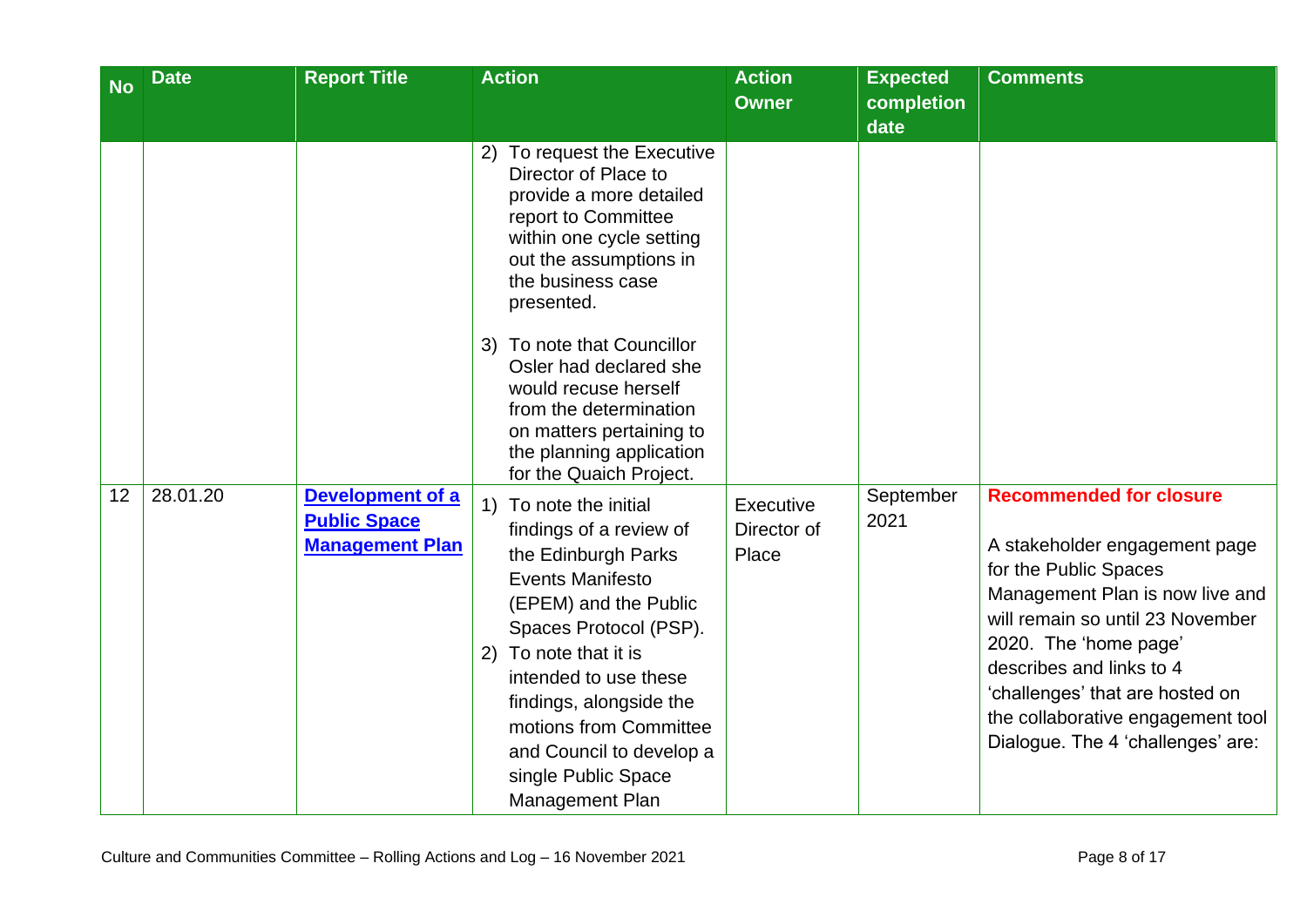| <b>No</b> | <b>Date</b> | <b>Report Title</b> | <b>Action</b>                                                                                                                                                                                                                                                                                                                                                                                                                                                                                                                                                                                                                     | <b>Action</b><br><b>Owner</b> | <b>Expected</b><br>completion | <b>Comments</b>                                                                                                                                                                                                                                                                             |
|-----------|-------------|---------------------|-----------------------------------------------------------------------------------------------------------------------------------------------------------------------------------------------------------------------------------------------------------------------------------------------------------------------------------------------------------------------------------------------------------------------------------------------------------------------------------------------------------------------------------------------------------------------------------------------------------------------------------|-------------------------------|-------------------------------|---------------------------------------------------------------------------------------------------------------------------------------------------------------------------------------------------------------------------------------------------------------------------------------------|
|           |             |                     |                                                                                                                                                                                                                                                                                                                                                                                                                                                                                                                                                                                                                                   |                               | date                          |                                                                                                                                                                                                                                                                                             |
|           |             |                     | (PSMP) to be supported<br>by a single set of<br>processes, criteria and<br>procedures when<br>applications are received<br>in the future.<br>3) To approve the<br>principles for the PSMP<br>as set out in paragraph<br>4.8 with the inclusion of<br>effective measures that<br>could be adopted to<br>control the amplification<br>of sound in public<br>spaces when<br>appropriate.<br>4) To note that it is<br>intended to present the<br>draft PSMP to<br><b>Committee in March</b><br>2020, with consultation<br>to begin in April 2020<br>and the final document<br>presented to Committee<br>in June 2020 for<br>approval. |                               |                               | <b>Public Space Management</b><br>$\bullet$<br>Plan Key Principles and<br><b>Guidelines</b><br><b>Area Conditions</b><br>Application process for<br>Organisers<br><b>Community Engagement</b><br>The link to the site is here:<br>https://consultationhub.edinburgh.<br>gov.uk/sfc/b24acf90 |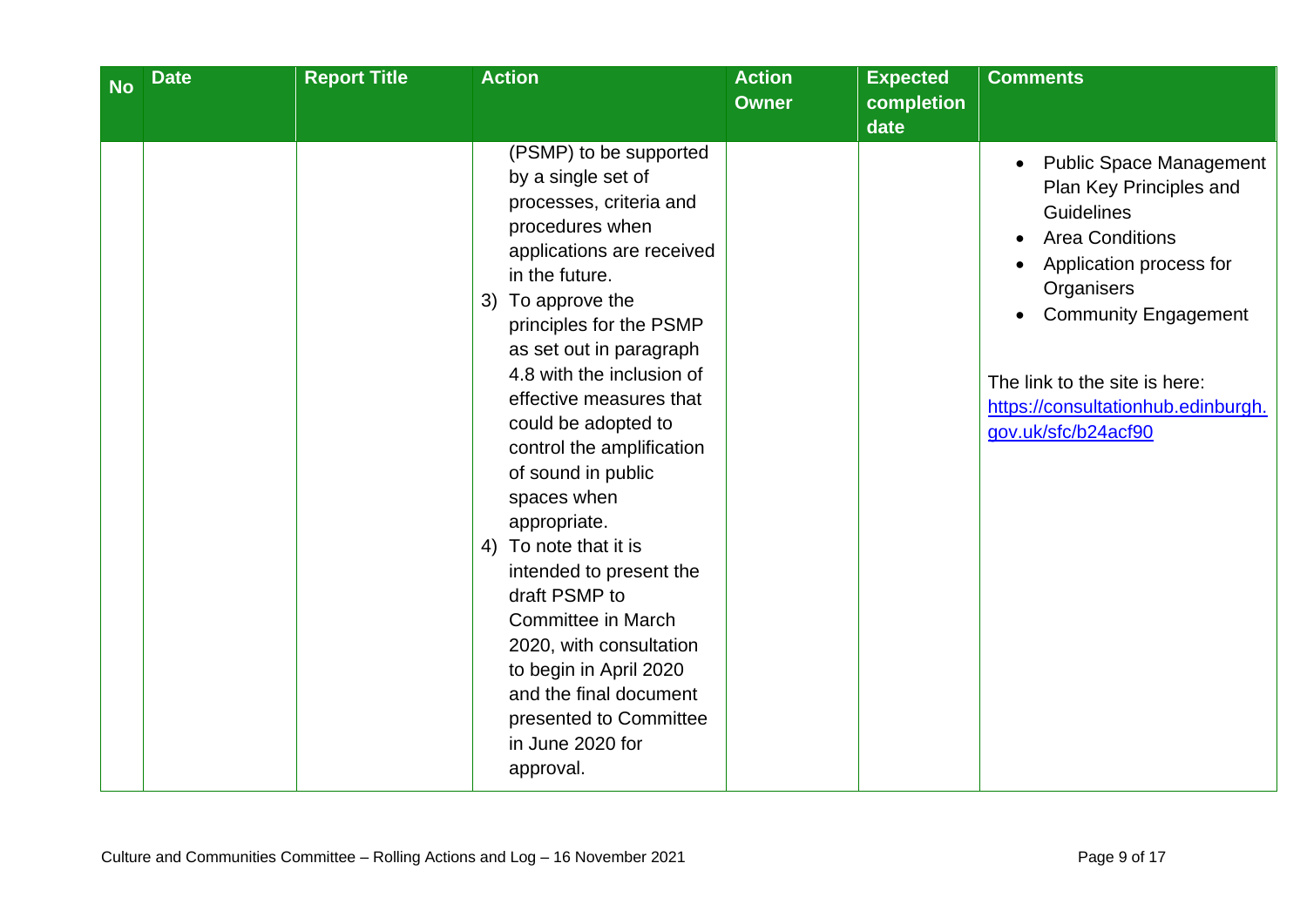| <b>No</b> | <b>Date</b> | <b>Report Title</b>                                                                   | <b>Action</b>                                                                                                                                                                                                                                                                                                                                               | <b>Action</b><br><b>Owner</b>     | <b>Expected</b><br>completion<br>date | <b>Comments</b> |
|-----------|-------------|---------------------------------------------------------------------------------------|-------------------------------------------------------------------------------------------------------------------------------------------------------------------------------------------------------------------------------------------------------------------------------------------------------------------------------------------------------------|-----------------------------------|---------------------------------------|-----------------|
| 13        | 17/11/20    | <b>Cemetery Tour</b><br><b>Guide Operator</b><br><b>Registration</b><br><b>Scheme</b> | To agree to receive an<br>update on progress.                                                                                                                                                                                                                                                                                                               | Executive<br>Director of<br>Place | February<br>2022                      |                 |
| 14        | 26/01/21    | <b>Thriving Green</b><br><b>Spaces</b>                                                | To receive further project<br>updates and requests for<br>approval as the project<br>moves beyond its midpoint<br>review, from development<br>phase to transition phase.                                                                                                                                                                                    | Executive<br>Director of<br>Place | February<br>2022                      |                 |
| 15        | 26/01/21    | <b>Festivals and</b><br><b>Events Core</b><br><b>Programme</b><br>2021/22             | 1) Will be kept updated on<br>the status of events<br>throughout the year<br>through the Committee<br><b>Business Bulletin.</b><br>To note that there was<br>2)<br>ongoing dialogue for<br>festivals and events and<br>depending on<br>circumstances, if there<br>were any changes to the<br>programme, these would<br>be brought back to the<br>Committee. | Executive<br>Director of<br>Place | Ongoing                               |                 |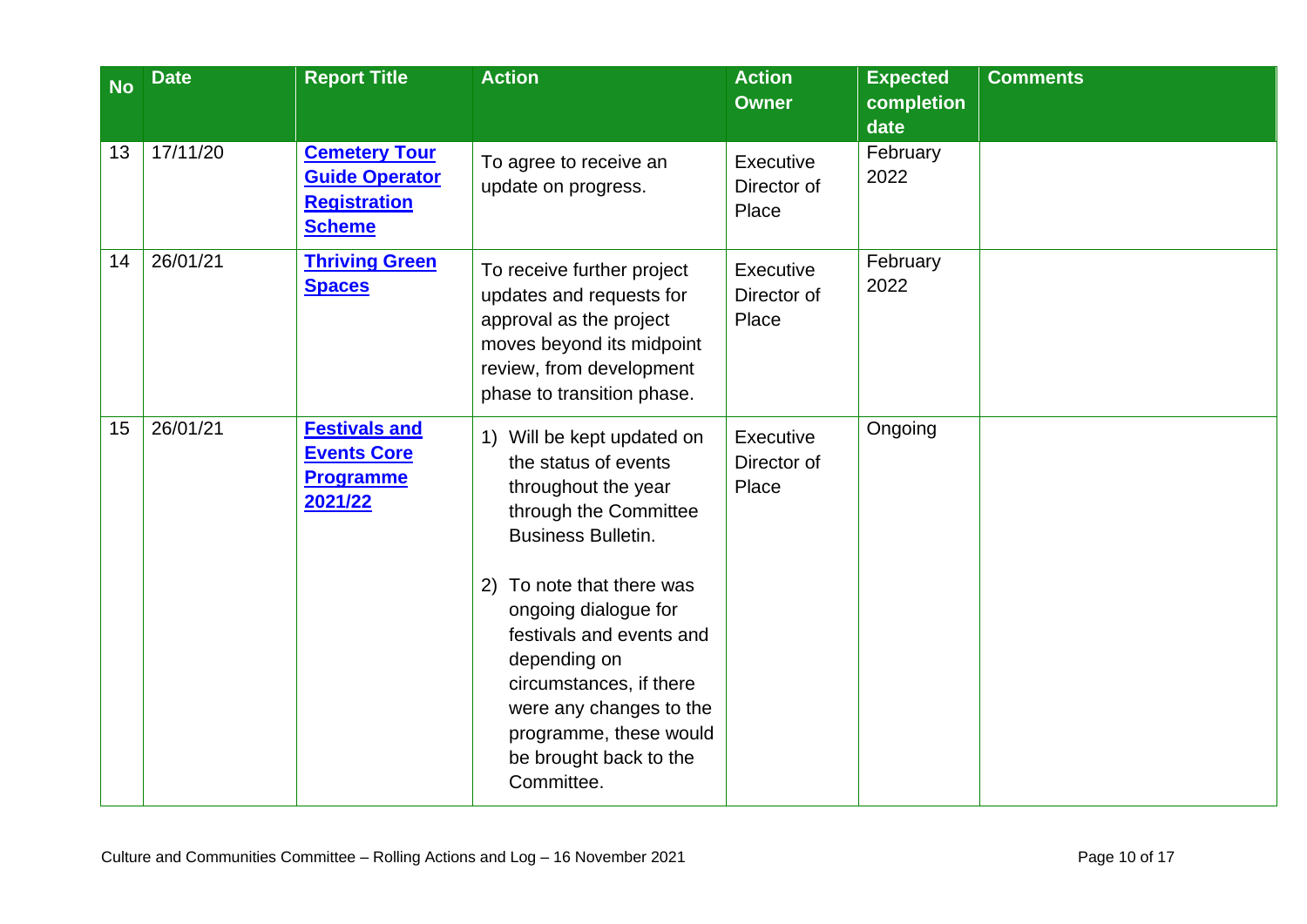| <b>No</b> | <b>Date</b> | <b>Report Title</b>                                                                                   | <b>Action</b>                                                                                                                                                       | <b>Action</b><br><b>Owner</b>                                                              | <b>Expected</b><br>completion<br>date | <b>Comments</b> |
|-----------|-------------|-------------------------------------------------------------------------------------------------------|---------------------------------------------------------------------------------------------------------------------------------------------------------------------|--------------------------------------------------------------------------------------------|---------------------------------------|-----------------|
|           |             |                                                                                                       | 3) To agree to provide an<br>update to the Committee<br>on the plan for funds for<br>events which did not<br>proceed.                                               |                                                                                            |                                       |                 |
| 16        | 26/01/21    | <b>Public Realm</b><br><b>CCTV Update</b>                                                             | To request an update on the<br><b>Public Realm CCTV</b><br>upgrade project progress in<br>nine months' time.                                                        | <b>Head of Safer</b><br>and Stronger<br>Communities<br>and Chief<br>Social Work<br>Officer | December<br>2021                      |                 |
| 17        | 26/01/21    | <b>Place Directorate</b><br>- Revenue<br><b>Monitoring</b><br>2020/21- Month<br><b>Seven Position</b> | That the Executive Director<br>of Place is taking measures<br>to reduce budget pressures<br>and progress will be<br>reported to Committee at<br>agreed frequencies. | Executive<br>Director of<br>Place                                                          | Ongoing                               |                 |
| 18        | 26/01/21    | <b>Edinburgh Million</b><br><b>Tree City</b>                                                          | To receive annual updates<br>on the project, including tree<br>numbers and other<br>monitoring data.                                                                | Executive<br>Director of<br>Place                                                          | February<br>2022                      |                 |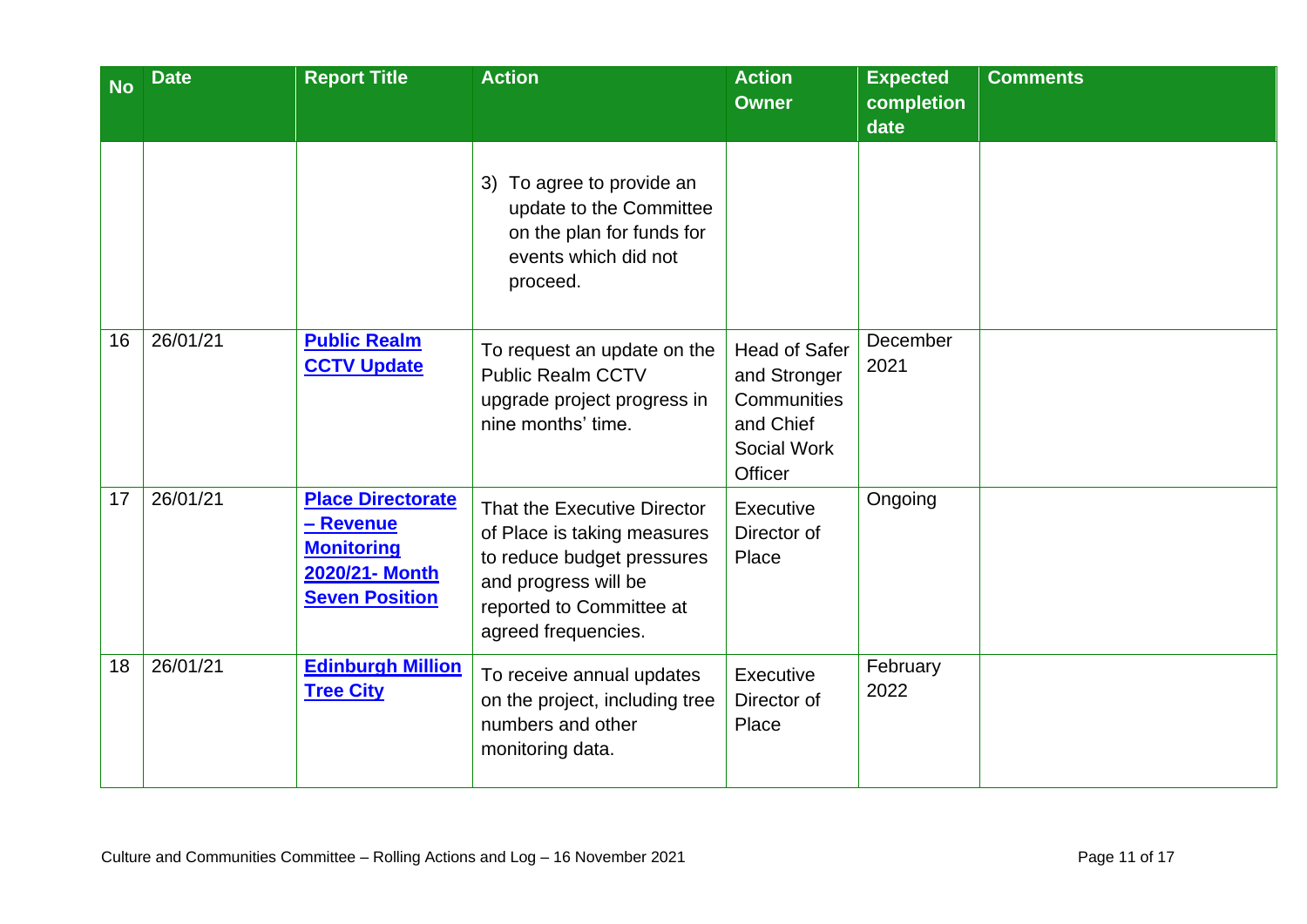| <b>No</b> | <b>Date</b> | <b>Report Title</b>                                                                     | <b>Action</b>                                                                                                                                                                                                                                                                                        | <b>Action</b><br><b>Owner</b>                                                                                     | <b>Expected</b><br>completion<br>date | <b>Comments</b>                |
|-----------|-------------|-----------------------------------------------------------------------------------------|------------------------------------------------------------------------------------------------------------------------------------------------------------------------------------------------------------------------------------------------------------------------------------------------------|-------------------------------------------------------------------------------------------------------------------|---------------------------------------|--------------------------------|
| 19        | 16/03/21    | <b>Public Spaces</b><br><b>Management Plan</b><br>- Collaborative<br><b>Development</b> | To note that a report on the<br>recommendation from the<br>working group would be<br>presented to the 14<br>September 2021 meeting of<br>the Committee for Member<br>approval.                                                                                                                       | <b>Executive</b><br>Director of<br>Place                                                                          | 14<br>September<br>2021               | <b>Recommended for Closure</b> |
| 20        | 16/03/21    | <b>Developing</b><br><b>Trauma Informed</b><br><b>Services</b>                          | To request an updated<br>progress report in 12<br>months' time.                                                                                                                                                                                                                                      | Report by the<br><b>Head of Safer</b><br>and Stronger<br>Communities<br>and Chief<br>Social Work<br>Officer       | March 2022                            |                                |
| 21        | 16/03/21    | <b>Locality</b><br><b>Improvement</b><br><b>Plans</b>                                   | To agree that The Strategy<br><b>Manager for Communities</b><br>would speak with the<br><b>Convenor and Vice</b><br>Convenor to consider how<br>Committee could have<br>further input to priority<br>setting for Locality Planning<br>and also to give<br>consideration to reporting<br>frequencies. | <b>Executive</b><br>Director of<br>Corporate<br><b>Services</b><br>(previously<br>owned by<br>Chief<br>Executive) |                                       |                                |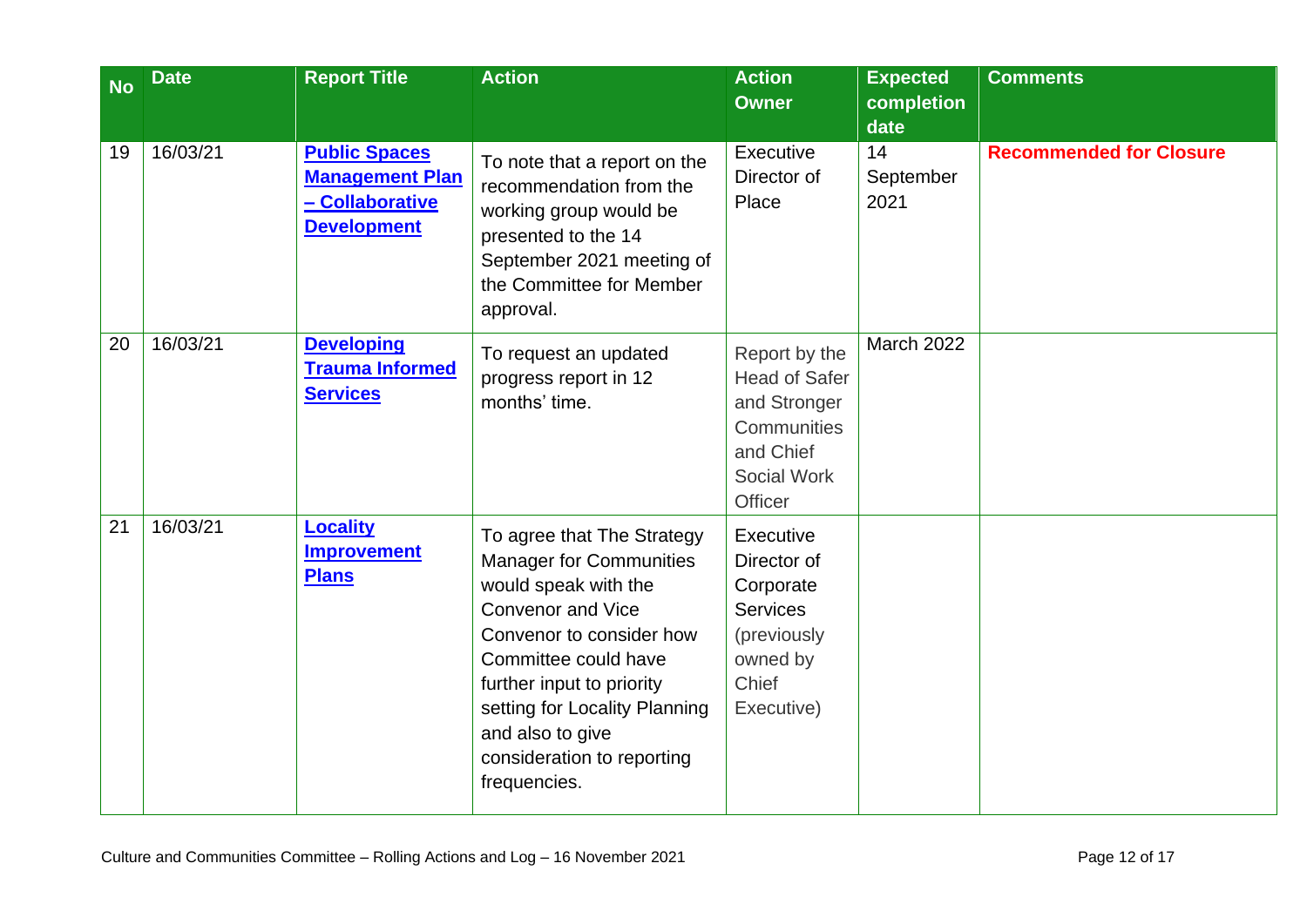| <b>No</b> | <b>Date</b> | <b>Report Title</b>                                                                     | <b>Action</b>                                                                                                                                                                                                                                    | <b>Action</b><br><b>Owner</b>                                                            | <b>Expected</b><br>completion<br>date | <b>Comments</b>                                                               |
|-----------|-------------|-----------------------------------------------------------------------------------------|--------------------------------------------------------------------------------------------------------------------------------------------------------------------------------------------------------------------------------------------------|------------------------------------------------------------------------------------------|---------------------------------------|-------------------------------------------------------------------------------|
| 22        | 15/06/21    | <b>Business Bulletin</b>                                                                | To circulate information to<br>schools to advise parents<br>about the availability of<br>activities for school children<br>during the summer school<br>holidays.                                                                                 | Interim<br>Executive<br>Director of<br>Education<br>and<br>Children's<br><b>Services</b> | <b>June 2021</b>                      | <b>Recommended for closure</b>                                                |
| 23        | 15/06/21    | <b>Petitions for</b><br><b>Consideration:</b><br><b>Street Hockey</b><br>and Skate Park | To agree to request a report<br>to determine the feasibility,<br>need, coverage and location<br>of skatepark and street<br>hockey facilities.                                                                                                    | Executive<br>Director of<br>Place                                                        | February<br>2022                      |                                                                               |
| 24        | 15/06/21    | <b>Parks and</b><br><b>Greenspace</b><br><b>Investment</b>                              | 1) To agree that the<br><b>Executive Director of</b><br>Place would provide<br>updates to Committee on<br>a six-monthly basis via<br>the Business bulletin to<br>provide regular updates<br>to members on parks<br>and greenspace<br>investment. | Executive<br>Director of<br>Place                                                        | Ongoing                               | An item is due to be included in<br>the business bulletin in February<br>2022 |
|           |             |                                                                                         | 2) To agree that the<br><b>Executive Director of</b>                                                                                                                                                                                             | Executive<br>Director of<br>Place                                                        | Ongoing                               |                                                                               |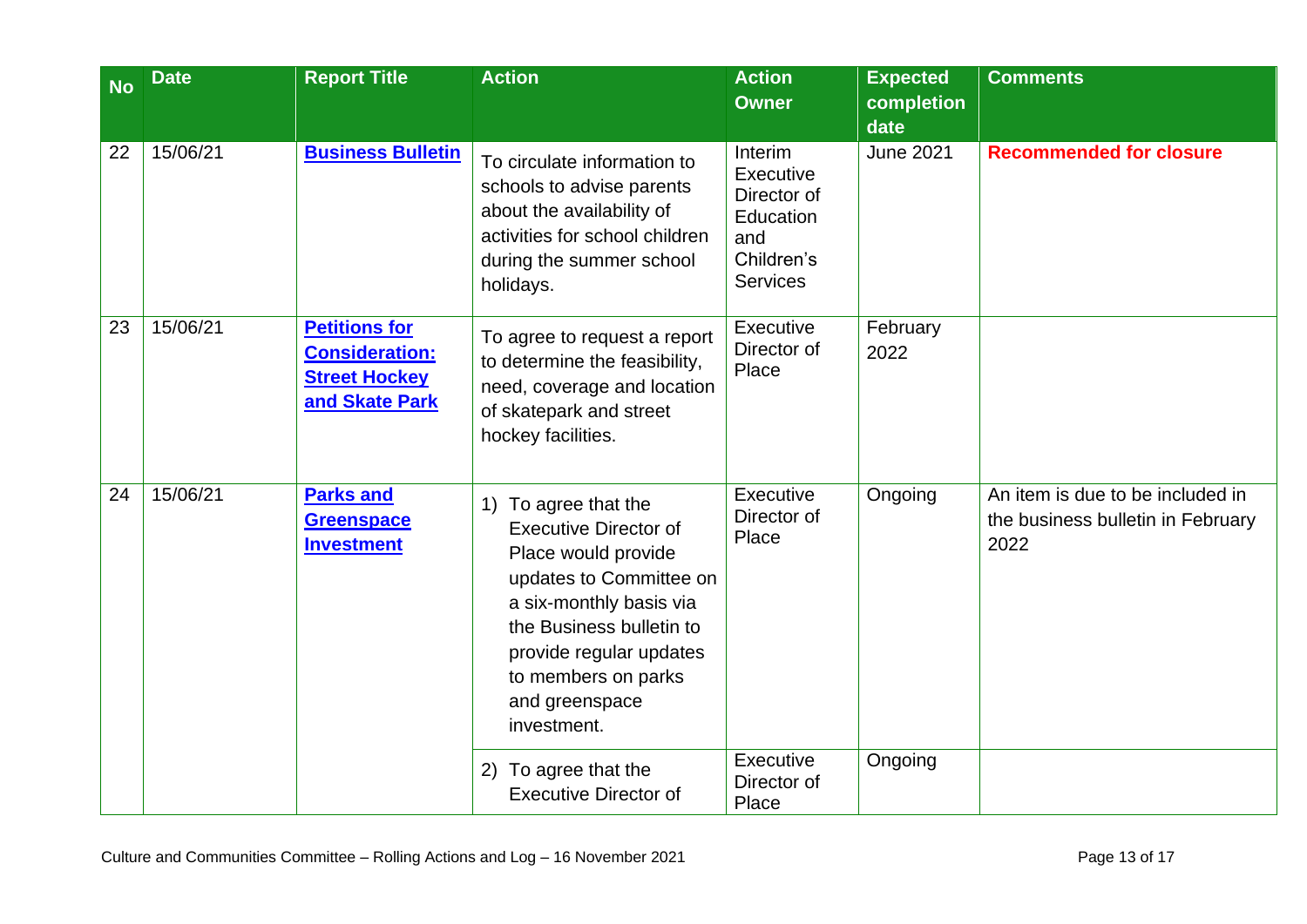| <b>No</b> | <b>Date</b> | <b>Report Title</b>                                           | <b>Action</b>                                                                                                                                                                                                                               | <b>Action</b><br><b>Owner</b>     | <b>Expected</b><br>completion | <b>Comments</b> |
|-----------|-------------|---------------------------------------------------------------|---------------------------------------------------------------------------------------------------------------------------------------------------------------------------------------------------------------------------------------------|-----------------------------------|-------------------------------|-----------------|
|           |             |                                                               |                                                                                                                                                                                                                                             |                                   | date                          |                 |
|           |             |                                                               | Place, in future updates<br>to committee, would set<br>out the rationale for how<br>future projects were<br>identified, which projects<br>were progressed, and<br>which projects had to be<br>de-prioritised.                               |                                   |                               |                 |
| 25        | 15/06/21    | <b>Lauriston Farm,</b><br>Edinburgh-<br><b>Proposed Lease</b> | 1) To note that future<br>reports of this nature<br>concerning cultural of<br>historical assets were<br>presented initially to<br>Culture and<br><b>Communities Committee</b><br>then referred onto the<br>relevant Executive<br>Committee. | Executive<br>Director of<br>Place | Ongoing                       |                 |
|           |             |                                                               | 2) To agree that an update<br>would be submitted to<br>committee on the<br>success of the lease<br>holder to ensure<br>Committee had oversight<br>of the activity underway<br>on the Urban farm, which                                      | Executive<br>Director of<br>Place | T.B.C.                        |                 |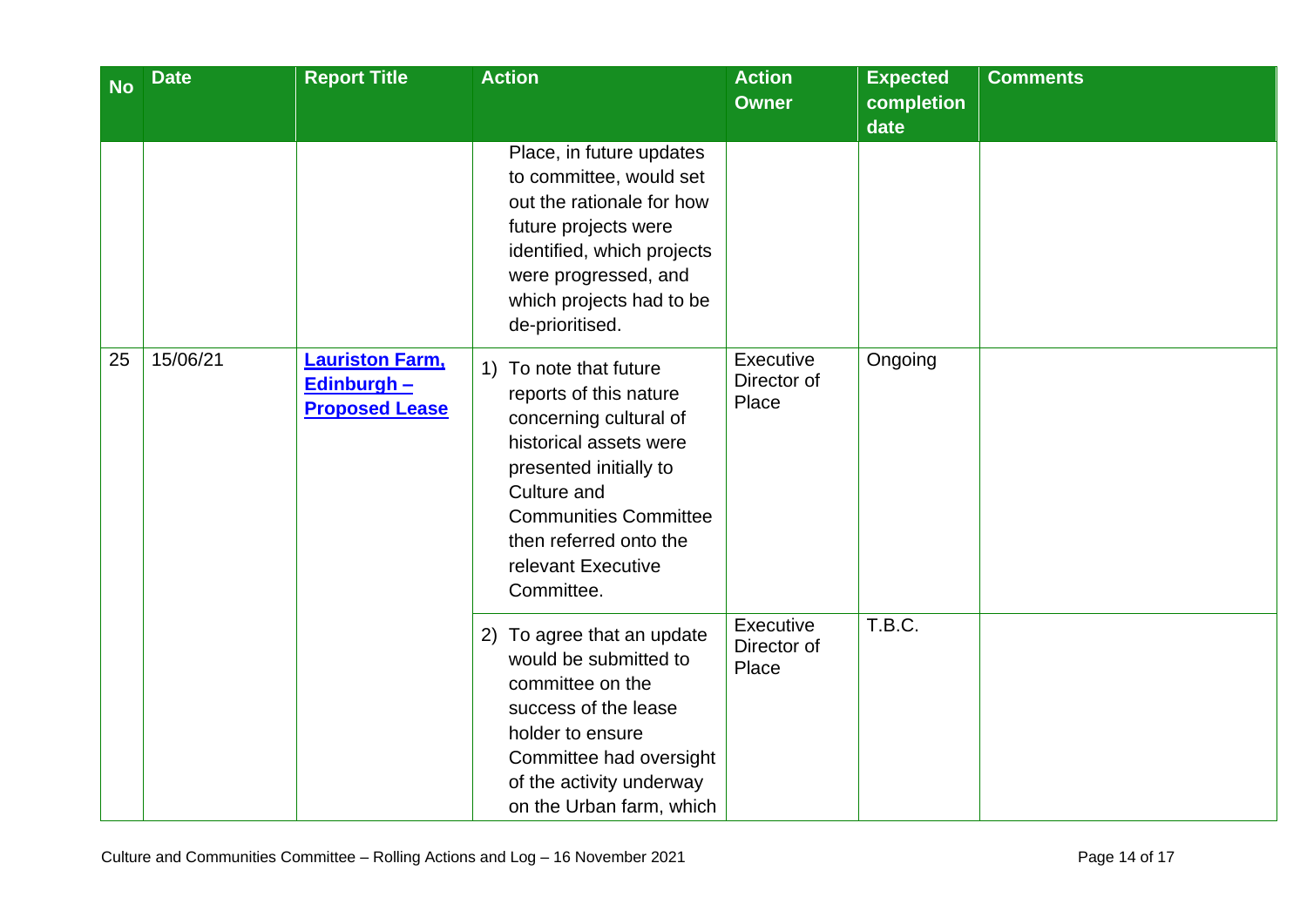| <b>No</b> | <b>Date</b> | <b>Report Title</b>                                            | <b>Action</b>                                                                                                                                                                                                                                                        | <b>Action</b><br><b>Owner</b>                                                                           | <b>Expected</b><br>completion<br>date | <b>Comments</b> |
|-----------|-------------|----------------------------------------------------------------|----------------------------------------------------------------------------------------------------------------------------------------------------------------------------------------------------------------------------------------------------------------------|---------------------------------------------------------------------------------------------------------|---------------------------------------|-----------------|
|           |             |                                                                | formed part of the wider<br>setting of Lauriston<br>Castle.                                                                                                                                                                                                          |                                                                                                         |                                       |                 |
| 26        | 15/06/21    | <b>Anti-Social</b><br><b>Behaviour Motion</b><br><b>Report</b> | To request the Head of<br>Safer and Stronger<br><b>Communities and Chief</b><br>Social Work Officer to<br>provide an update report<br>before the end of 2021<br>confirming adherence to the<br>new procedure.                                                        | Report by<br><b>Head of Safer</b><br>and Stronger<br>Communities<br>and Chief<br>Social Work<br>Officer | February<br>2022                      |                 |
| 27        | 14/09/21    | <b>Rolling Actions</b><br><u>Log</u>                           | To circulate responses to<br>Committee in respect of<br>Action 8 (2) - City Centre<br><b>Hostile Vehicle Mitigation</b><br><b>Measures Update Report</b>                                                                                                             | Convenor of<br>Culture and<br>Communities<br>Committee                                                  | 16<br>November<br>2021                |                 |
| 28        | 14/09/21    | <b>Rolling Actions</b><br><u>Log</u>                           | To provide an update in the<br><b>Business Bulletin for</b><br>Committee on 16 November<br>2021 on discussions which<br>were underway concerning<br>possible replacements for<br>the hostile vehicle mitigation<br>barriers which were in situ<br>on the Royal Mile. | Executive<br>Director of<br>Place                                                                       | 16<br>November<br>2021                |                 |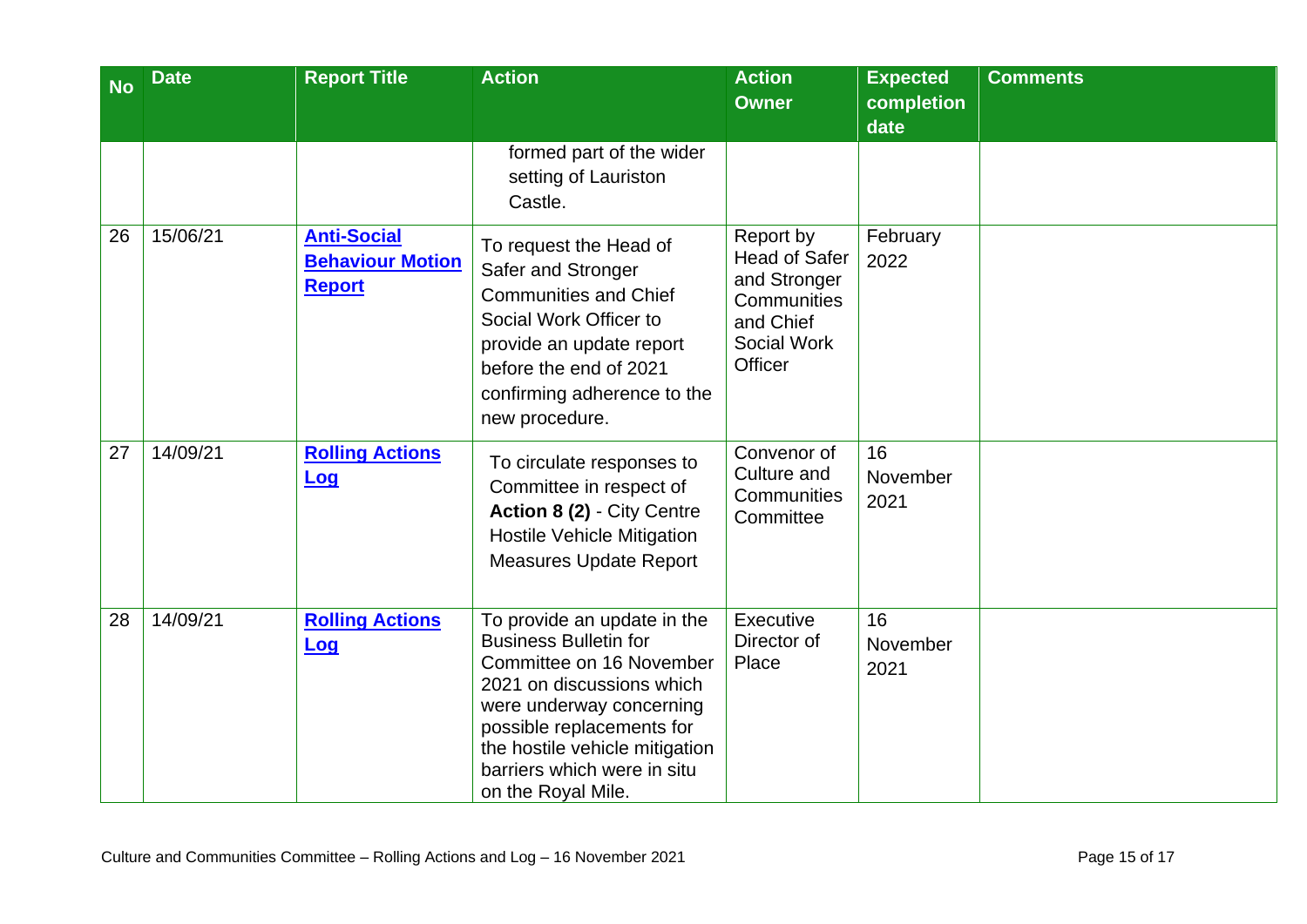| <b>No</b> | <b>Date</b> | <b>Report Title</b>                                                              | <b>Action</b>                                                                                                                                                                                                                                                                                                                                                                                                                                                                                                                                                                             | <b>Action</b><br><b>Owner</b>     | <b>Expected</b><br>completion | <b>Comments</b> |
|-----------|-------------|----------------------------------------------------------------------------------|-------------------------------------------------------------------------------------------------------------------------------------------------------------------------------------------------------------------------------------------------------------------------------------------------------------------------------------------------------------------------------------------------------------------------------------------------------------------------------------------------------------------------------------------------------------------------------------------|-----------------------------------|-------------------------------|-----------------|
|           |             |                                                                                  |                                                                                                                                                                                                                                                                                                                                                                                                                                                                                                                                                                                           |                                   | date                          |                 |
| 29        | 14/09/21    | <b>Rolling Actions</b><br><u>Log</u>                                             | To agree that small green<br>spaces were given specific<br>reference within the Public<br>Spaces Strategy which<br>would be presented to the<br><b>Culture and Communities</b><br><b>Committee in February</b><br>2022.                                                                                                                                                                                                                                                                                                                                                                   | Executive<br>Director of<br>Place | February<br>2022              |                 |
| 30        | 14/09/21    | <b>Use of Public</b><br><b>Spaces for</b><br><b>Events and</b><br><b>Filming</b> | To agree that the report<br>which returned to committee<br>following the consultation<br>articulated the impact on<br>residents and discharged<br>the motions which had been<br>brought to full Council:<br>• Council Approved Motion -<br>19 September 2019<br><b>Greening the Fringe</b><br>(Originally submitted by<br>Councillor Rae):<br>• Summertime Streets<br>Programme Motion-22<br>August 2010 (originally<br>submitted by Councillor<br>Mowat)<br>• Amplification of Noise in<br>Public Spaces Motion - 22<br>August 2010 (originally<br>submitted by Councillor Neil<br>Ross) | Executive<br>Director of<br>Place | November<br>2022              |                 |